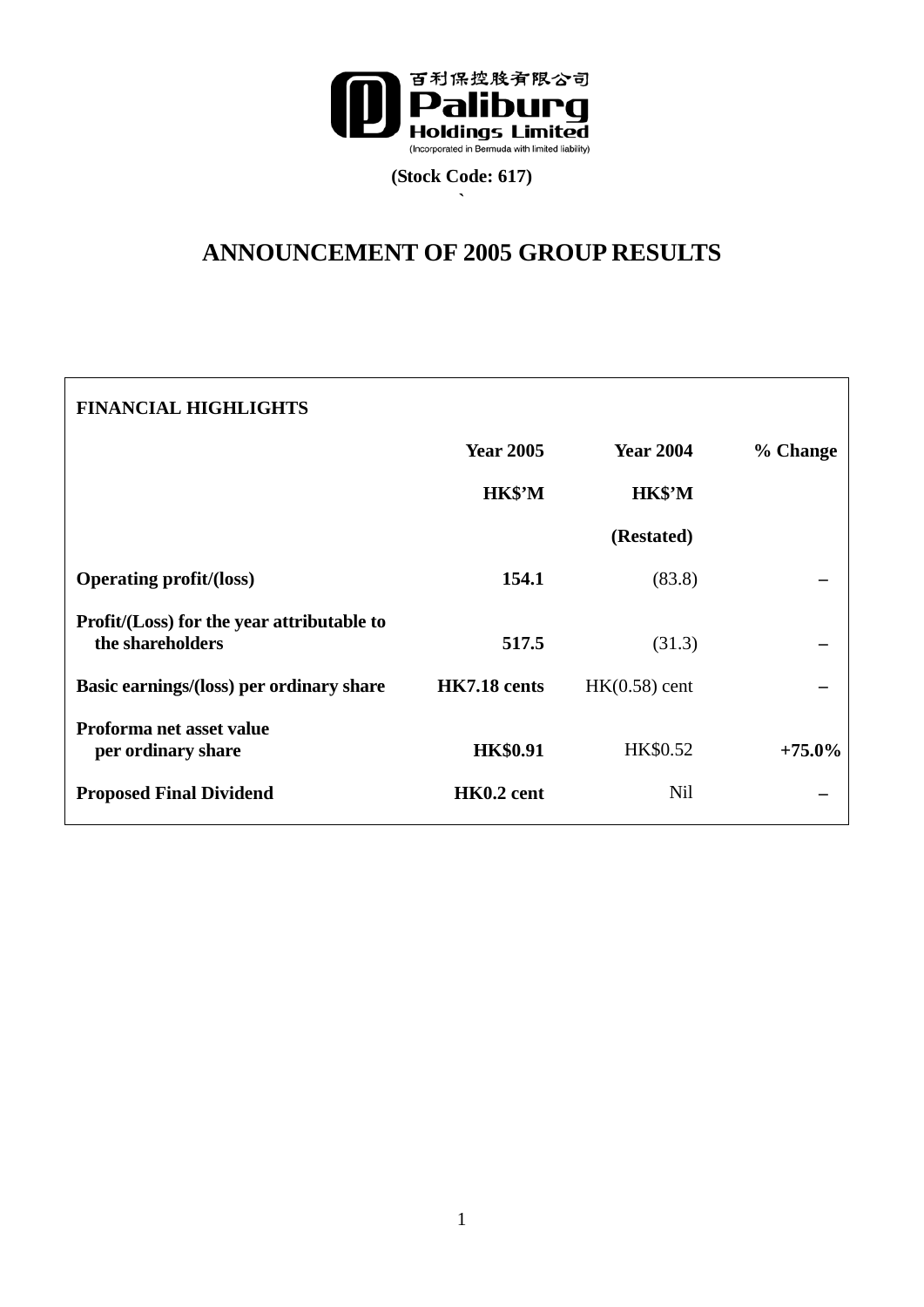

**Press Release** April 18, 2006 **For Immediate Release** 

# **Paliburg Holdings Limited Announces 2005 Annual Results Healthy Financial Position to Take on New Business Development Opportunities**

Paliburg Holdings Limited ("the Paliburg Group", stock code: 617) announced today its annual results for the year ended December 31, 2005.

For the year ended December 31, 2005, the Group achieved an audited consolidated net profit attributable to shareholders of HK\$517.5 million, as compared with the net loss of HK\$31.3 million (as restated) recorded for the 2004 financial year.

The satisfactory results attained in the year under review was primarily due to the increased profit contribution attributable to the Group's shareholding interests in Regal Hotels International Holdings Limited, the Group's listed associated company, and the write-back of impairment of investments in a former subsidiary company engaged in a development project in Beijing, PRC.

In view of the satisfactory results, the Directors have resolved to recommend the payment of a final dividend of HK0.2 cent per ordinary share for the year ended December 31, 2005.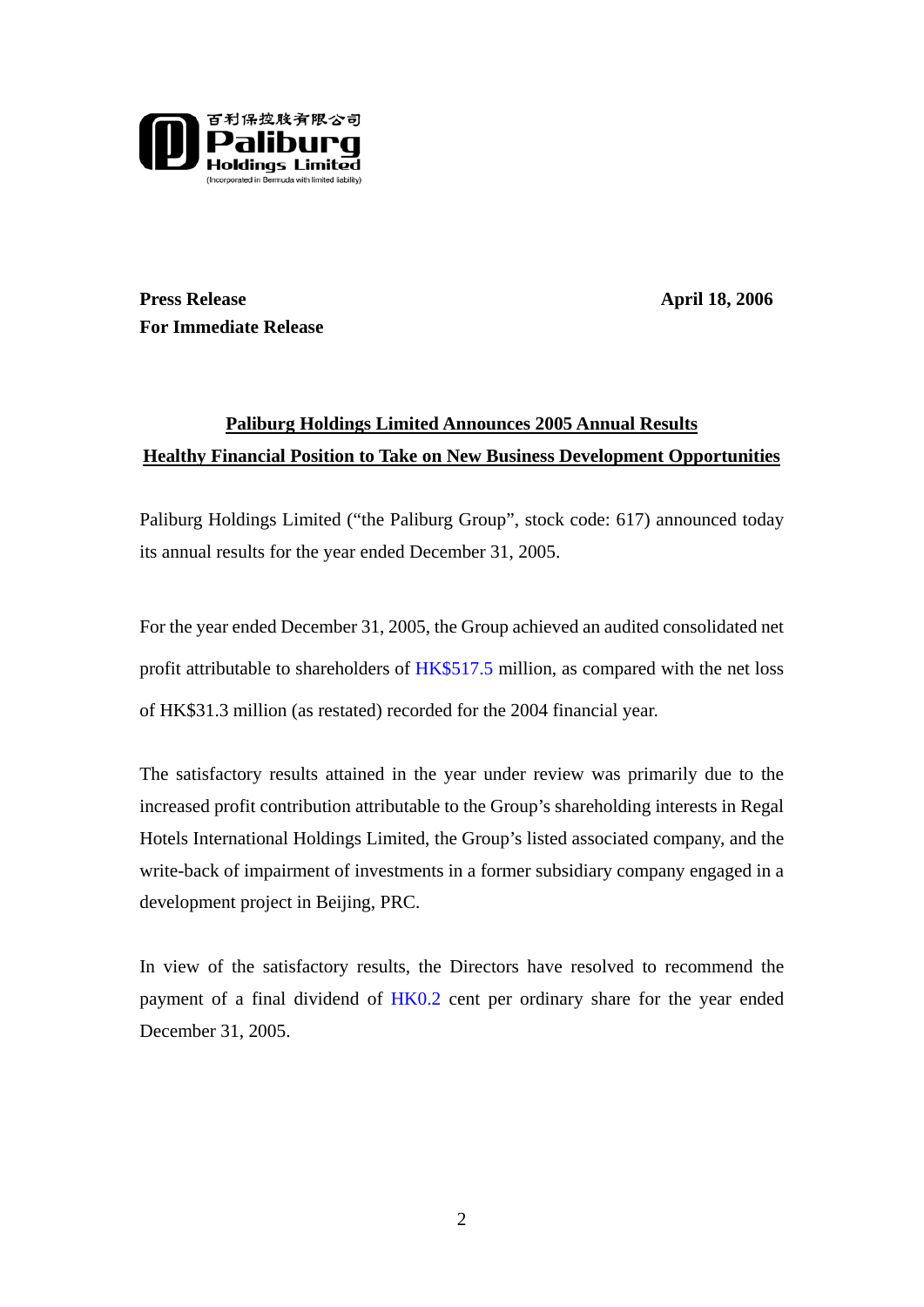# **PROPERTIES**

# *Ap Lei Chau Development*

The Group has a 30% retained interest in this joint venture development project. The lease modification terms for this development project has already been finalised with the government and the requisite land premium fully paid in November 2005. Under the terms of the joint venture, all funding required for the development project will be procured by the other joint venture partners. The proposed development entails primarily residential accommodation having gross floor area of about 913,000 square feet together with ancillary retail, recreational and car parking facilities. Site formation works have already commenced.

## *211 Johnston Road, Wanchai*

The Group owns all the office floors with total gross floor area of about 60,900 square feet and certain ground floor shops with total gross floor area of about 2,200 square feet at this office/commercial building previously developed by the Group. All the ground floor shops and over 90% of the units in the office floors are now under leases at satisfactory rentals.

# *Rainbow Lodge, Yuen Long*

This development project was completed in 2004 and has a total of 16 duplex units with aggregate gross area of 30,800 square feet with ancillary car parking facilities. The Group still retains a majority of the duplex units, which will be released for sale when overall market activities revive.

# *Development Project in the Central Business District of Beijing*

On July 8, 2005, the Group entered into a Sale and Purchase Agreement with the Regal group for the sale of a 50% equity interest in Hang Fok Properties Limited at a consideration of HK\$145 million. Hang Fok is principally engaged, through two investee companies established in the PRC, in the development of a property project at Chao Yang Men Wai Da Jie in the Central Business District of Beijing, planned to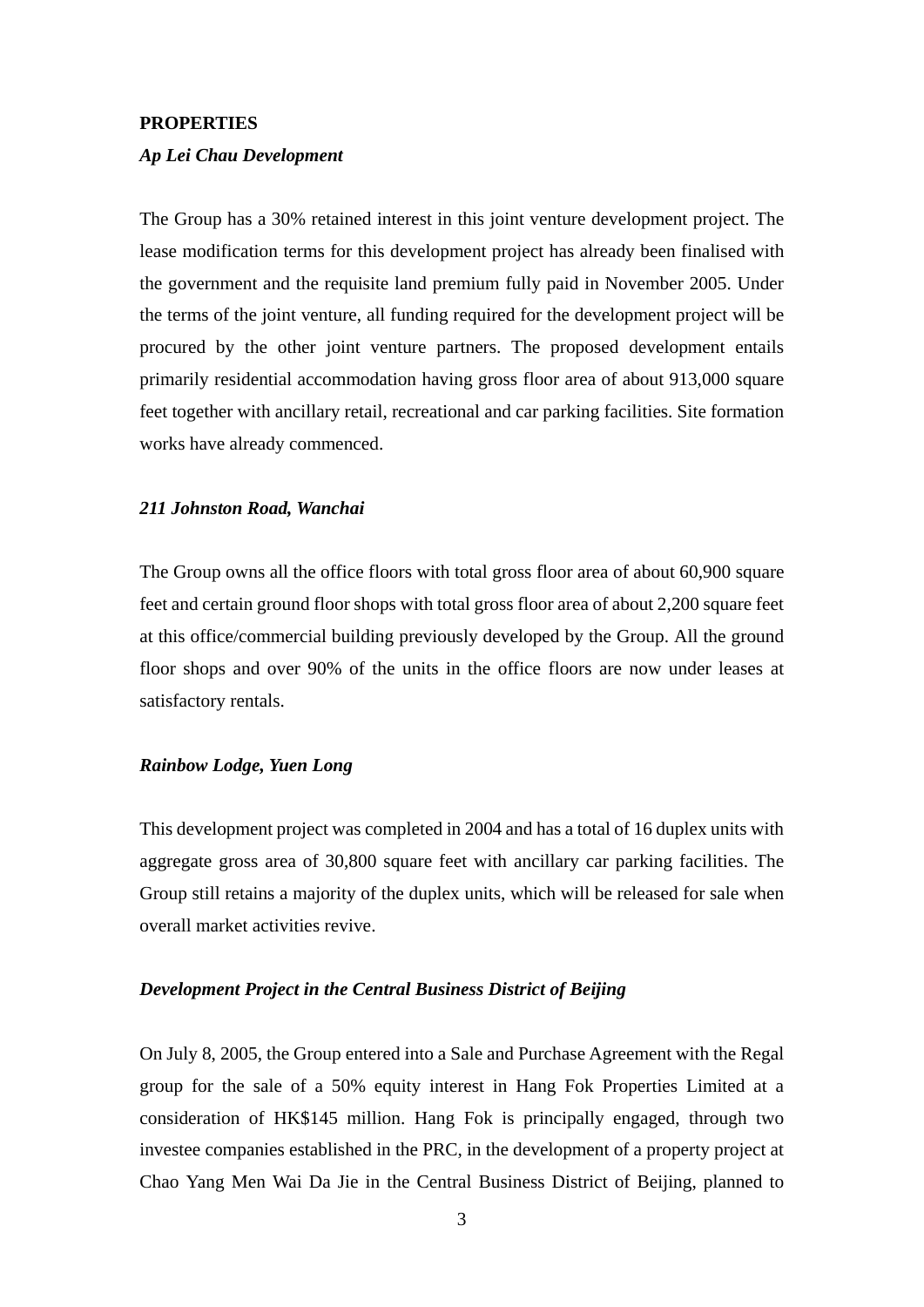comprise office, residential, hotel, commercial and carparking accommodations with a total permissible gross floor area of about 4,630,000 square feet (or 430,000 square meters).

In February 2006, one of the investee companies (both currently 59% owned subsidiary companies of Hang Fok) has formally entered into Land Grant Contracts with the Beijing Municipal Administration of State Land and Resources in respect of certain portions of the original development site with total permissible gross floor area of 280,833 square meters encompassing office, commercial and residential uses at a total consideration of approximately RMB390.5 million. The investee companies are continuing with their efforts with a view to further securing their rights to the remaining portion of the original development site.

While the detailed development plans for this project are being finalised, it is anticipated that the overall development scheme will comprise office, commercial, residential and carparking accommodations, to be complemented with a deluxe hotel. The land portions granted under the Land Grant Contracts are substantially vacant sites and in view of the Beijing Olympics to be held in August 2008, the joint venture parties are planning to proceed with the development of these land portions as the first phase of the project as soon as practicable.

Having considered the entitlements of the land use rights granted to the investee companies under the Land Grant Contracts, the favourable market environment currently prevailing in Beijing and the relatively attractive opportunity for the Group to participate in this development project, the Group is confident that this development project will generate substantial profit to the Group.

## **CONSTRUCTION BUSINESS**

The construction business of the Group is operated through Chatwin Engineering Limited, which is a wholly owned subsidiary of the Group. The business operations of Chatwin have further improved in the year under review and have generated increased profits. With the gradual recovery of the construction industry in Hong Kong, Chatwin is actively seeking to expand its businesses in both the private as well the public sectors.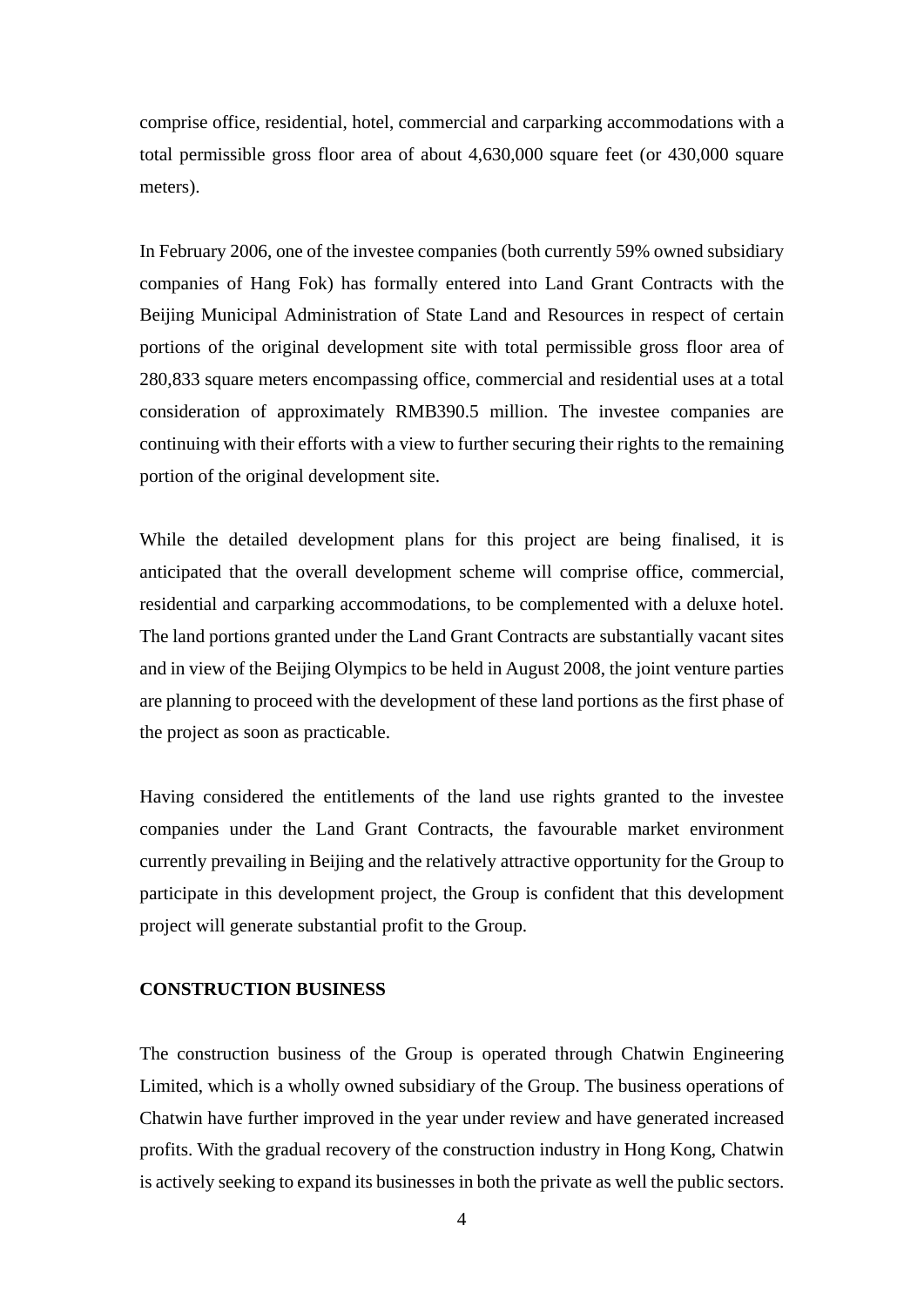# **BUILDING RELATED BUSINESS**

The Group also operates a comprehensive range of other building related businesses including development consultancy comprising architectural, engineering and interior design services, as well as project management, building services and estate management. These operating divisions have been providing professional support and services to most of the in-group projects as well as third party clients.

## **THE REGAL GROUP**

For the year ended December 31, 2005, Regal achieved an audited consolidated net profit attributable to shareholders of HK\$528.4 million, representing an increase of about 43.6% over the corresponding figure of HK\$367.9 million (as restated) attained in the 2004 financial year. (For 2005 annual results and further information on Regal, please refer to Regal's press releases and full set of result announcement dispatched today)

# **OUTLOOK**

The financial position of the Group is very healthy and the Group is now well positioned to take on new business development opportunities. While the strategic shareholding in Regal will continue to be held as a core investment, the Group is actively planning to replenish its assets portfolio in property development and investments, which remain to be the core businesses of the Group. Having regard to the optimistic outlook on the PRC economy, the Group is confident that the joint venture development project being undertaken in Beijing has huge profit potential. The Group is at the same time reviewing potential investment opportunities in other key mainland cities, with a view to securing new projects that are beneficial to the future growth of the Group.